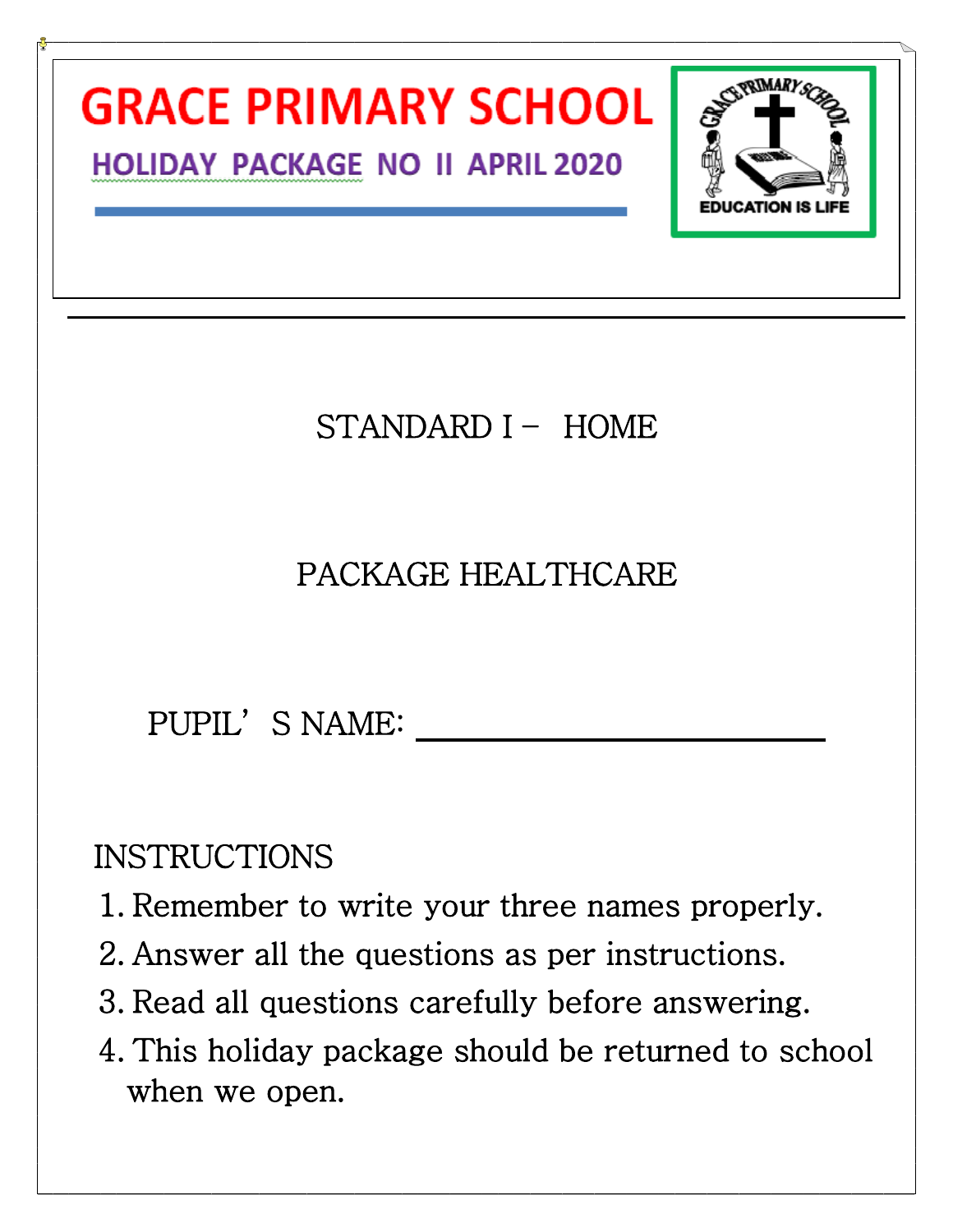|            |              | 3                                                                                                                     |  |   |                       |                                                                                                                       |  |
|------------|--------------|-----------------------------------------------------------------------------------------------------------------------|--|---|-----------------------|-----------------------------------------------------------------------------------------------------------------------|--|
|            |              |                                                                                                                       |  |   |                       | the contract of the contract of the                                                                                   |  |
|            |              |                                                                                                                       |  |   |                       |                                                                                                                       |  |
|            |              |                                                                                                                       |  | 8 |                       | ______<br>the control of the control of the control of                                                                |  |
|            |              | 11                                                                                                                    |  |   | 9                     |                                                                                                                       |  |
|            |              |                                                                                                                       |  |   | $-10$ $\qquad \qquad$ |                                                                                                                       |  |
|            |              |                                                                                                                       |  |   |                       |                                                                                                                       |  |
|            |              | 12                                                                                                                    |  |   |                       |                                                                                                                       |  |
|            |              |                                                                                                                       |  |   |                       |                                                                                                                       |  |
|            |              |                                                                                                                       |  |   |                       |                                                                                                                       |  |
|            |              |                                                                                                                       |  |   |                       |                                                                                                                       |  |
|            |              |                                                                                                                       |  |   | 4                     |                                                                                                                       |  |
|            |              |                                                                                                                       |  |   |                       |                                                                                                                       |  |
|            |              |                                                                                                                       |  |   |                       |                                                                                                                       |  |
|            |              |                                                                                                                       |  |   | $-15$ .               | <u> La Carlo de la Carlo de la Carlo de la Carlo de la Carlo de la Carlo de la Carlo de la Carlo de la Carlo de l</u> |  |
|            |              | Mention three main parts of the human body.                                                                           |  |   |                       |                                                                                                                       |  |
| 16.        |              | <u> 1989 - Jan Stein Harry Stein Harry Stein Harry Stein Harry Stein Harry Stein Harry Stein Harry Stein Harry St</u> |  |   |                       |                                                                                                                       |  |
| 17.        |              |                                                                                                                       |  |   |                       |                                                                                                                       |  |
| 18.        |              | <u> 1989 - Johann Barbara, martxa alemaniar a</u>                                                                     |  |   |                       |                                                                                                                       |  |
|            |              | Fill in the missing letters.                                                                                          |  |   |                       |                                                                                                                       |  |
| 19.        |              | $Br$ <sub>_____</sub> ______________ st                                                                               |  |   |                       |                                                                                                                       |  |
| 20.        |              | Sh ______ ulder                                                                                                       |  |   |                       |                                                                                                                       |  |
|            | $E \sim r$   |                                                                                                                       |  |   |                       |                                                                                                                       |  |
| 21.        |              |                                                                                                                       |  |   |                       |                                                                                                                       |  |
| 22.<br>23. | Thi _______h |                                                                                                                       |  |   |                       |                                                                                                                       |  |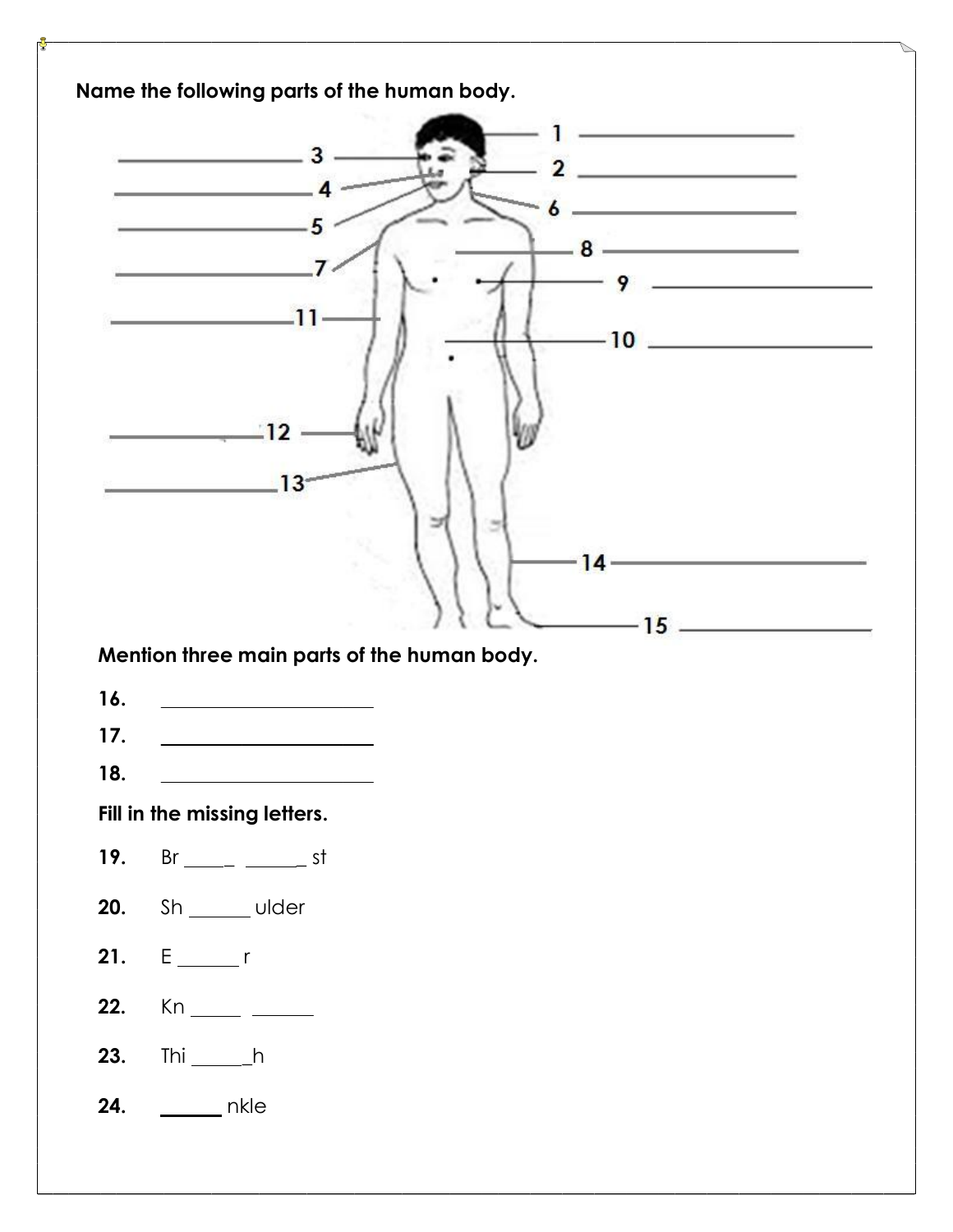| 25. | $Ni$ ________ ______ le                                          |
|-----|------------------------------------------------------------------|
| 26. | $N \underline{\hspace{2cm}}$ vel                                 |
| 27. | F _____ nger                                                     |
|     | Write the functions of the following parts of the human body.    |
| 28. | Eye is used for $\sqrt{2\pi}$                                    |
| 29. |                                                                  |
| 30. |                                                                  |
| 31. |                                                                  |
| 32. | Mouth is used for <u>____________________</u>                    |
| 33. |                                                                  |
| 34. |                                                                  |
| 35. | Tongue is used for <u>____________________</u>                   |
|     | Draw three materials used for mouth cleaning and tooth brushing. |
| 36. | Toothbrush<br>Toothpaste<br>37.                                  |
| 38. | Water                                                            |
|     |                                                                  |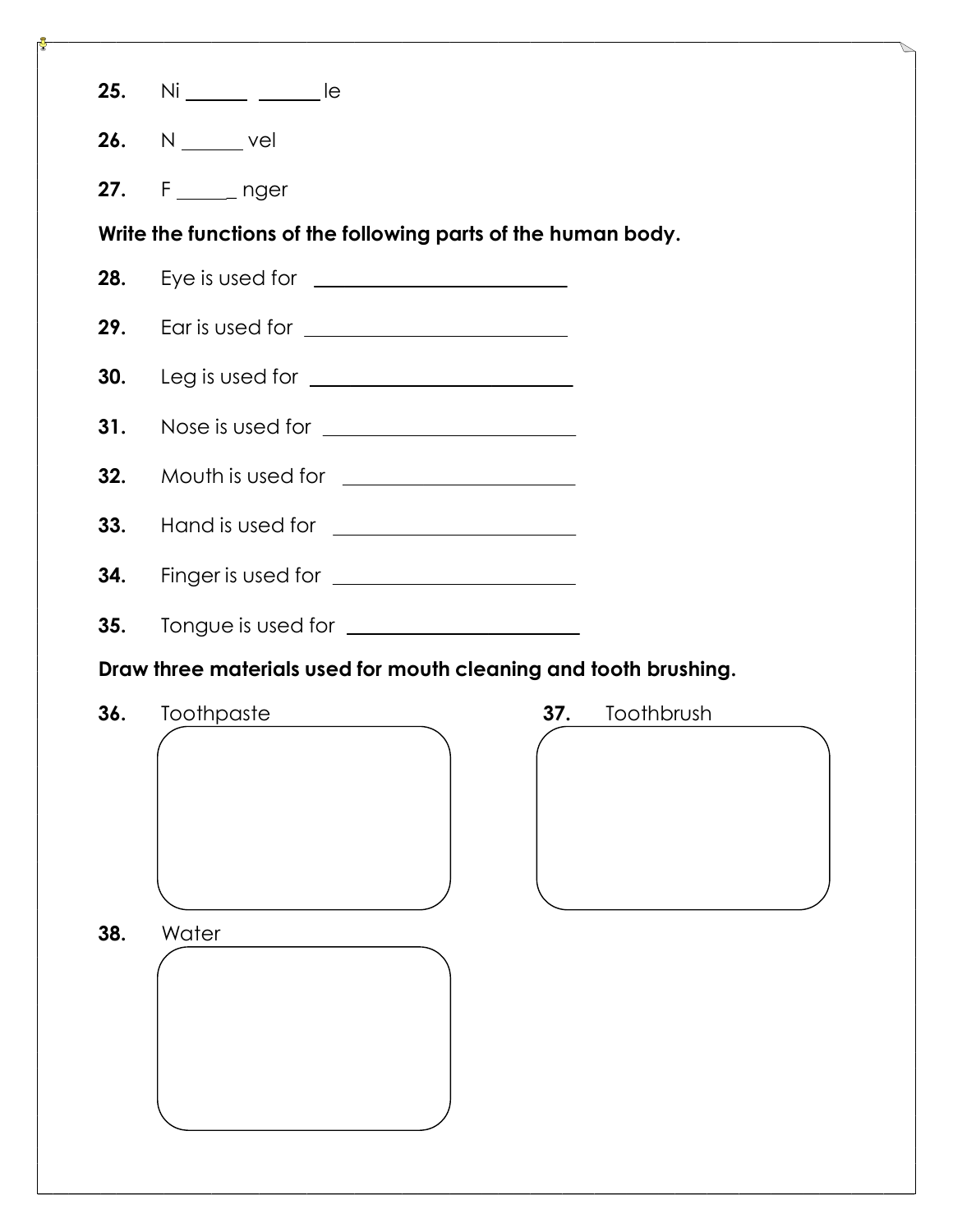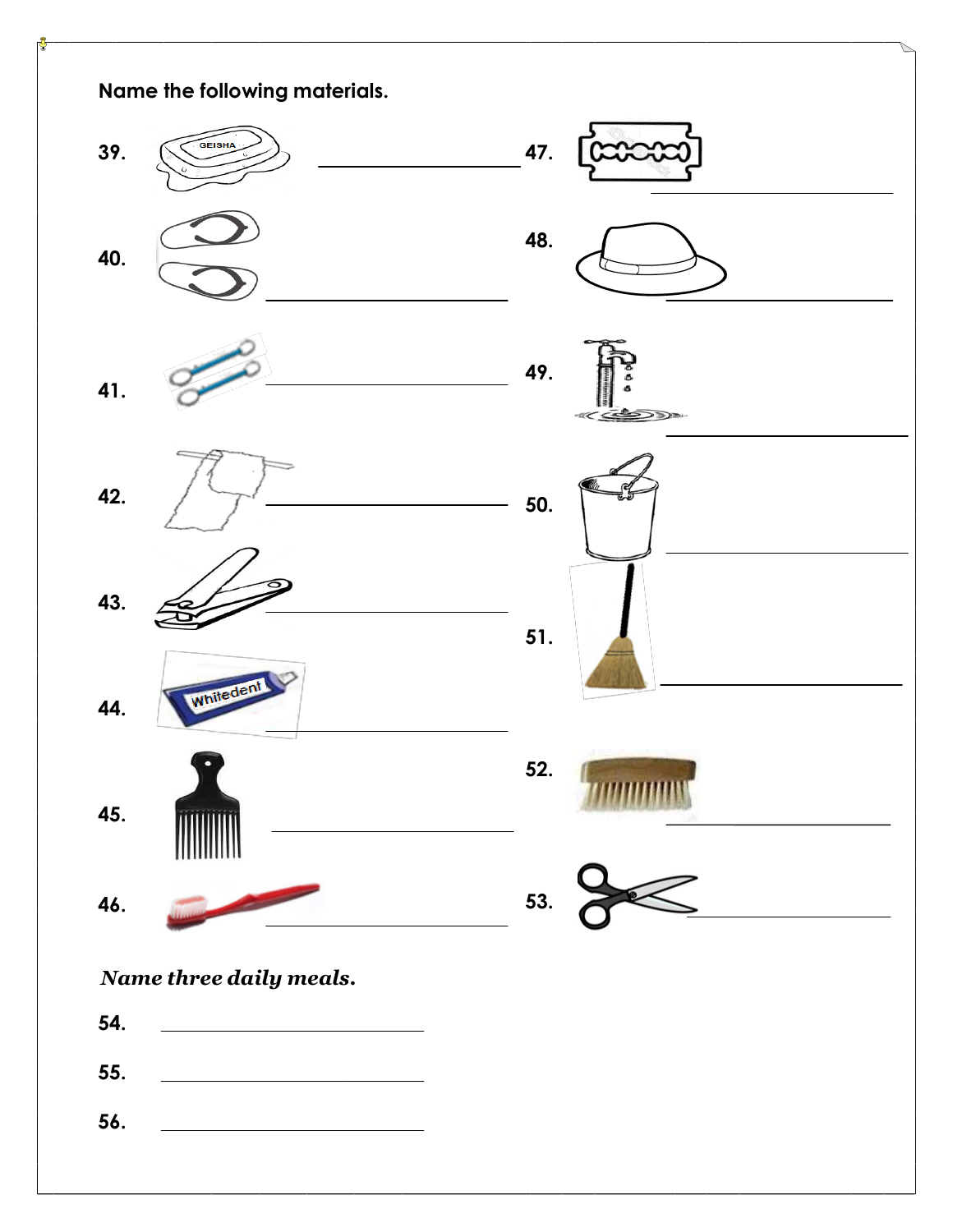| 57.                                    | <u> 1989 - Johann Barn, mars and de Branch Barn, mars and de Branch Barn, mars and de Branch Barn, mars and de Br</u>                                                                                                                                |                                                                                 |
|----------------------------------------|------------------------------------------------------------------------------------------------------------------------------------------------------------------------------------------------------------------------------------------------------|---------------------------------------------------------------------------------|
| 58.                                    | <u> 1989 - Johann John Stone, mars eta bainar eta politikaria (h. 1908).</u>                                                                                                                                                                         |                                                                                 |
| 59.                                    | <u> 1989 - Johann Barbara, martxa amerikan personal (</u>                                                                                                                                                                                            |                                                                                 |
|                                        | Choose the correct word and fill in the blanks.                                                                                                                                                                                                      |                                                                                 |
| 60.                                    |                                                                                                                                                                                                                                                      | Breakfast is taken during ______________________ (evening, morning, afternoon)  |
| 61.                                    |                                                                                                                                                                                                                                                      | We brush our teeth by using _________________ (toothbrush, toilet brush, comb)  |
| 62.                                    |                                                                                                                                                                                                                                                      | We are advised to wash our ________ before and after eating.(hands, body, legs) |
| 63.                                    |                                                                                                                                                                                                                                                      | It is good to take _______________ meals everyday. (two, three, one)            |
| 64.                                    | we eat food by using $\frac{1}{1}$ metallies and the same set of $\frac{1}{1}$ metallies are not set of $\frac{1}{1}$ metallies and the set of $\frac{1}{1}$ metallies are not set of $\frac{1}{1}$ metallies are not set of $\frac{1}{1}$ metallies | (nose, leg, mouth)                                                              |
| 65.                                    |                                                                                                                                                                                                                                                      | (talk, walk, eat)                                                               |
| 66.                                    | we see things by using $\frac{1}{1}$ metallical matrix $\frac{1}{1}$ metallical metallic metallic metallic metallic metallic metallic metallic metallic metallic metallic metallic metallic metallic metallic metallic metallic metal                | (nose, ear, eye)                                                                |
| 67.                                    | The parts of human body are _______________trunk and limbs. (eye, head, mouth)                                                                                                                                                                       |                                                                                 |
|                                        |                                                                                                                                                                                                                                                      |                                                                                 |
|                                        | Nose produces dirty called ______________                                                                                                                                                                                                            | (mucus, tears, wax)                                                             |
|                                        | Fill in the blanks.                                                                                                                                                                                                                                  |                                                                                 |
|                                        | <u>________________</u> is for speaking.                                                                                                                                                                                                             |                                                                                 |
|                                        |                                                                                                                                                                                                                                                      |                                                                                 |
|                                        |                                                                                                                                                                                                                                                      |                                                                                 |
|                                        |                                                                                                                                                                                                                                                      | I can hear your voice by using my _________________________                     |
| 68.<br>69.<br>70.<br>71.<br>72.<br>73. |                                                                                                                                                                                                                                                      |                                                                                 |
|                                        | Write True or False.                                                                                                                                                                                                                                 |                                                                                 |
|                                        | We brush our teeth using toothbrush.                                                                                                                                                                                                                 |                                                                                 |
|                                        | I have two legs.                                                                                                                                                                                                                                     |                                                                                 |
|                                        | I walk with my hands.                                                                                                                                                                                                                                |                                                                                 |
|                                        | My hair is white.                                                                                                                                                                                                                                    | <u> 1989 - Johann Barn, mars ann an t-Amhair an t-A</u>                         |
| 74.<br>75.<br>76.<br>77.<br>78.        | I bite with my teeth.                                                                                                                                                                                                                                |                                                                                 |